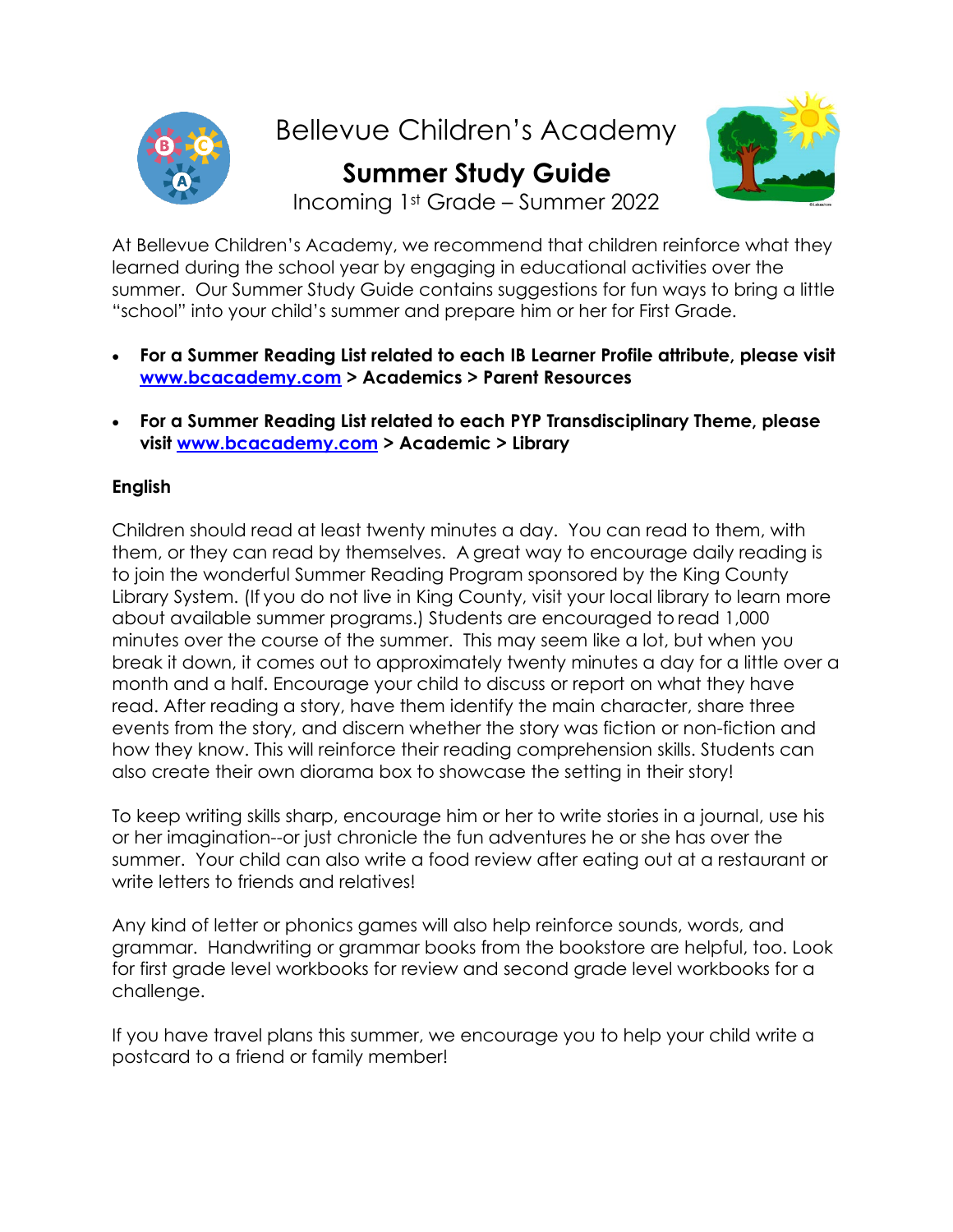## **Social Studies**

Children can practice their social studies skills by looking at a map or globe, finding places they have traveled to, where relatives or friends live, or where they might be visiting this summer. Children can also make their own maps of their bedroom, backyard, local park, or neighborhood. When applicable, have your child add landmarks, bodies of water, and landforms to the map! Encourage your child to read about important people or countries around the world. This way they can figuratively travel even when they stay at home.

If you go on a trip, have your child keep a journal about what they see and do. They could also record similarities or differences to their culture as well.

## **Math**

The best way to review the math concepts taught this year is to have children apply them to their daily lives, making math over the summer fun and meaningful.

How do you and your family relax during the summer? Your activities might include playing sports, playing games, exploring your hometown, shopping, enjoying nature, or traveling. Math is our invisible friend in all those activities. If we can help our children enjoy finding and using math in the world around them, we are really helping them become mathematical thinkers, which supports your child's classroom learning.

- Addition and subtraction to 10—To keep the combinations through ten fresh, flashcards are a great way to do this.
- Renaming addition and subtraction--Single-digit and double-digit addition and subtraction facts  $(8 + 7 = 23 + 47 = 16 - 9 = 7)$  and  $54 - 36 = 1$ .
- Time--Use clocks at home to practice on the hour, half-hour, quarter past and quarter till. Try both analog and digital clocks!
- Money--Have your child count coins and identify the name and value of each coin. Your child can also count change you receive from the store.
- Skip counting--Practice counting by 2's, 3's, 4's, 5's, 10's and 25's. If you use coins, you can practice two skills in one!
- While cooking with your child, have him or her help measure the ingredients.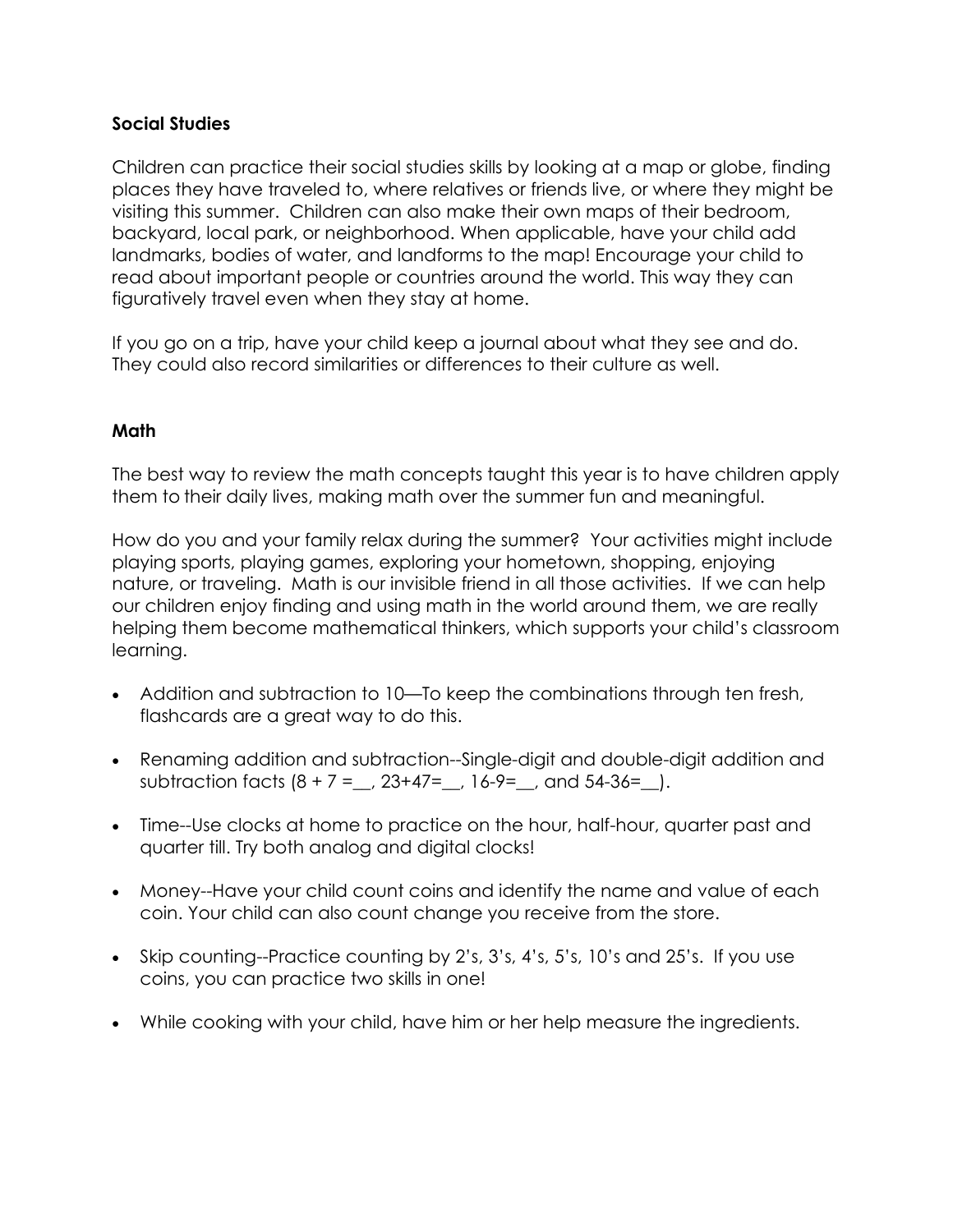## *Flashcards for addition and subtraction*

You can find boxes of flashcards for addition and subtraction at Lakeshore Learning, Amazon, and many bookstores. Your child can take turns answering questions with a parent or sibling. *All Hands on Deck* by Joanne Curran is a fun book featuring math games using cards and dice.

### *Numbers around your house and town*

Throughout the day, ask math questions that have to do with your child's surroundings. Have your child tell you what the speed limit is when you pass a sign, and then ask him or her to add the two digits. Your child could tell you how many Cheerios, grapes, etc. he or she has on the plate before eating them.

#### **Science**

Going outdoors provides a great opportunity for science learning. You and your child can go hiking to find different plants and flowers. Growing a plant or any variety of seeds is also exciting. (It's fun to document changes in the plant and make predictions about what might happen.)

Students can put their research skills to great use by researching their findings such as insects and plants.

Students also learned a lot about conservation this year. Encourage your child to reduce, reuse, and recycle at home and within the community! Ideas include a beach or park clean up!

## **Other Ideas**

## *Crafts*

You can find lots of craft ideas online or at stores such as Michaels or Ben Franklin. If you find ones that incorporate math or English, your child can have the fun of artistic expression while using his or her math, letter sounds, or reading skills. Crafts can also help your child practice fine motor skills.